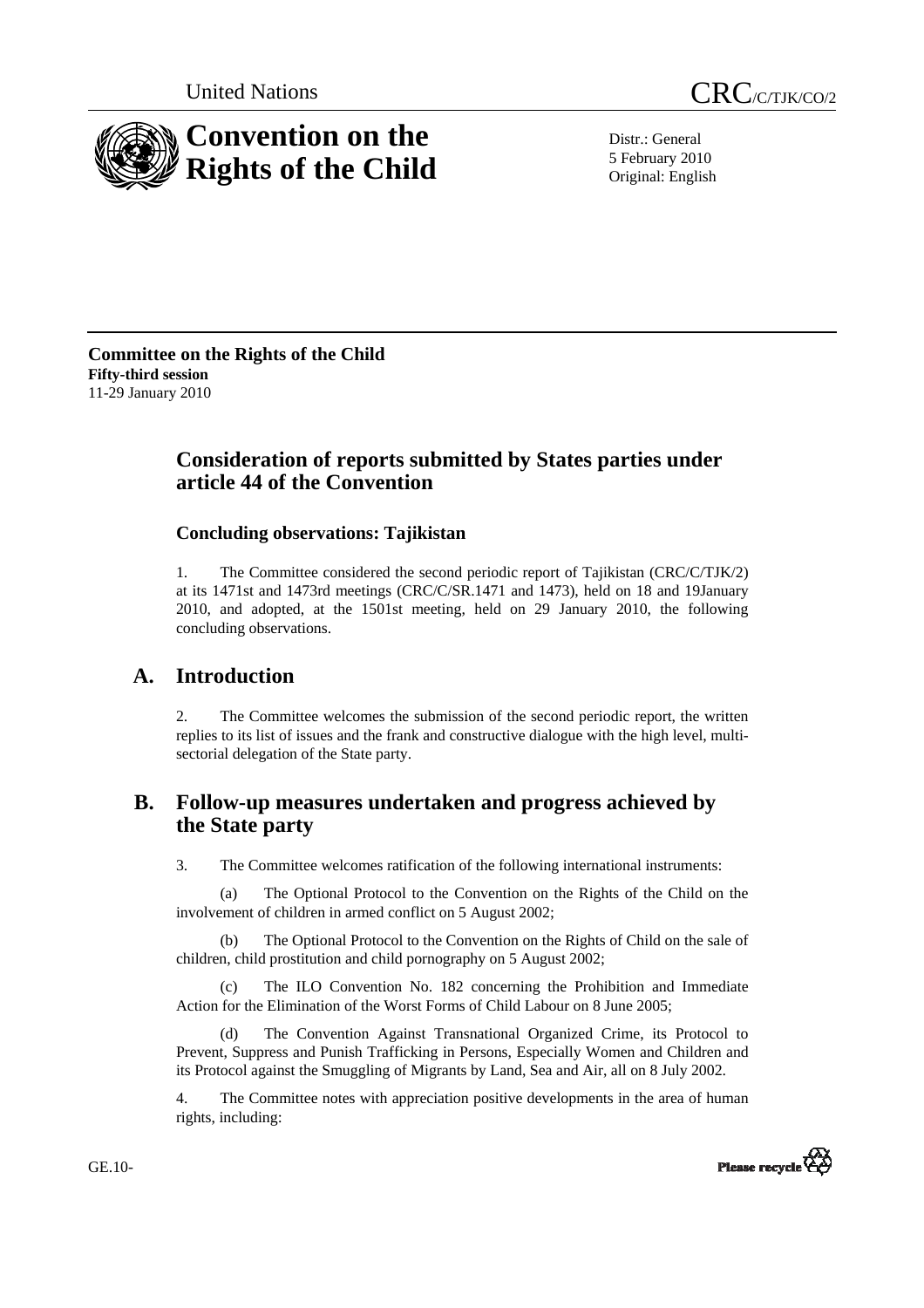(a) The establishment of the Commission on the Rights of the Child in 2001, which includes members of the civil society as well as youth groups and the establishment of Child Rights Departments at district level in 2003;

The adoption of the National Programmes and strategies related to health, including on HIV AIDS in 2000 and education of children in 2002;

 (c) The adoption of the Law on equality between men and women in 2005 and the National Programme for the period of 2001-2010 in 2001;

The amendment of sections 130 on Human Trafficking and 167 on Trafficking of children of the Criminal Code in 2004; the amendment in section 89 of the Criminal Code, ensuring lighter penalties for children who committed a crime for the first time in 2004; the adoption of the new law against human trafficking in 2004.

# **C. Factors and difficulties impeding the implementation of the Convention**

5. The Committee notes that the State party has faced consequences of civil war and serious economic and social challenges during the recent years, including, the impact of the global economic crisis, widespread poverty and corruption, which had an especially severe impact on children.

# **D Main areas of concern and recommendations**

# **1. General measures of implementation (arts. 4, 42 and 44, para. 6 of the Convention)**

# **The Committee's previous recommendations**

6. While noting the State party's efforts to implement the concluding observations on the State party's previous report (CRC/C/15/Add.136), the Committee however regrets that some of the concerns and recommendations contained therein have not been adequately addressed or implemented.

7. The Committee urges the State party to take all necessary measures to address those recommendations from the concluding observations on the initial report that have not – or not sufficiently – been implemented, in particular, those related, inter alia*,* to increased budgetary allocation, collection of data concerning persons under the age of 18, prevention of institutionalization of children and violence against children, improvement of health services and inclusive education, prohibition of child labour and development of juvenile justice system.

# **Legislation**

8. While noting that the State party has adopted additional legislative and administrative measures relating to children's rights, the Committee however remains concerned that the national legislation does not adequately address all the provisions enshrined in the Convention.

**9. The Committee recommends that the State party carefully examine the existing legislative and other measures, with a view to amending the current legislations or enacting new legislation to cover all provisions enshrined in the Convention.**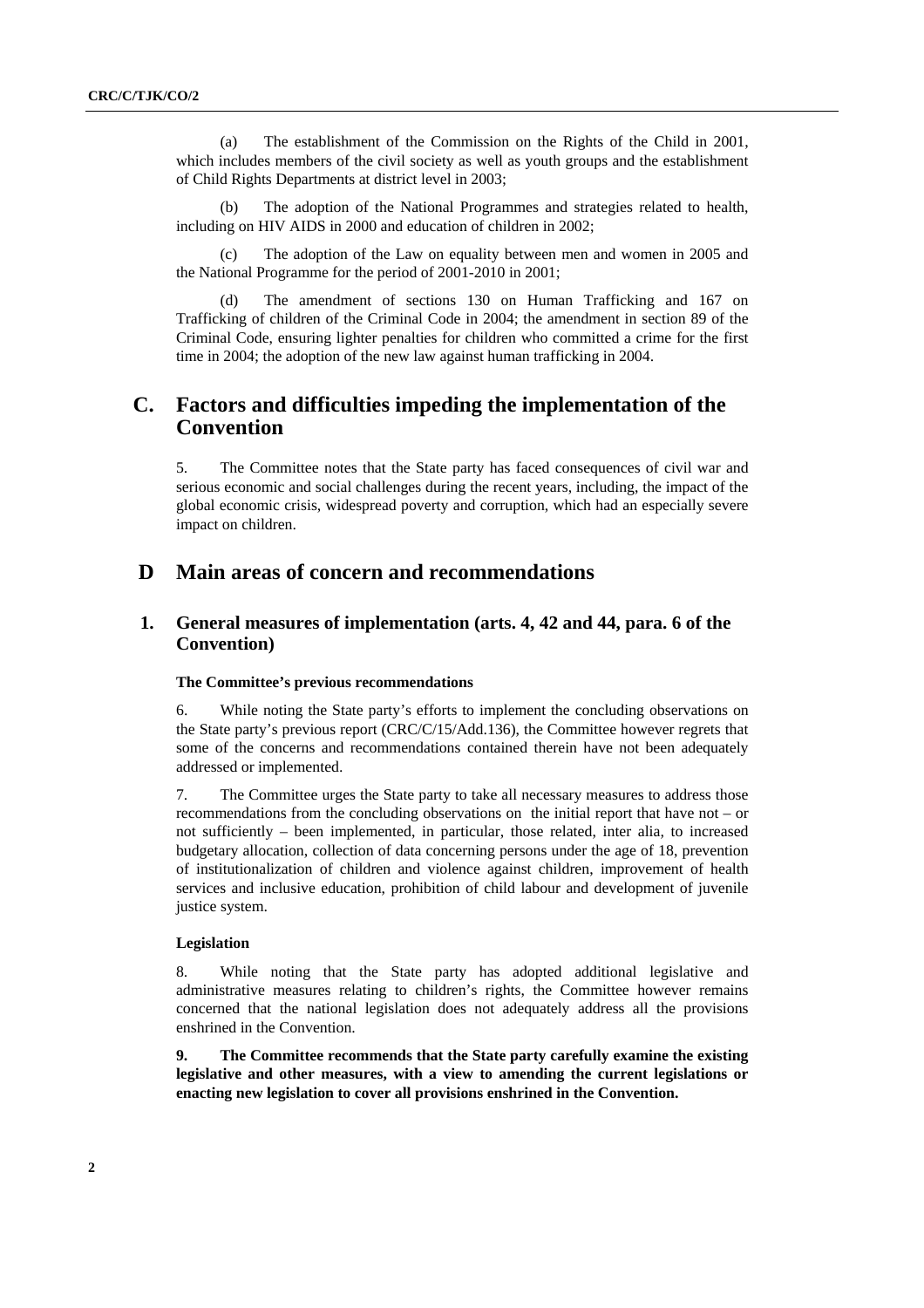#### **Coordination**

10. While welcoming different measures taken by the State party for coordinating the implementation of the Convention, in particular the establishment of the Commission on the Rights of the Child, the Committee however regrets the lack of administrative coordination and cooperation among the different government agencies responsible for the implementation of the Convention at the central and local levels as well as the lack of human, technical and financial resources.

**11***.* **The Committee recommends that the State party strengthen the coordination mechanism by developing coordination and evaluation at all levels of the administration, including interregional and inter-ministerial level coordination. The Committee also recommends that the State party provide the Commission on the Rights of the Child with appropriate rank and mandate as well as adequate human, financial and technical resources.** 

#### **Independent monitoring**

12. The Committee welcomes the establishment of the Human Rights Ombudsman Institution in 2009 and notes that the Ombudsman is empowered to investigate complaints from all citizens, including children, and act on his or her own initiative. The Committee is however concerned that the specific interests of children may not be sufficiently addressed by this Institution due to its general mandate.

# **13. The Committee recommends that the State party:**

 **(a) Ensure that the structure and functions of the Human Rights Ombudsman Institution are fully in line with the principles relating to the status of national institutions for the promotion and protection of human rights (the Paris Principles, General Assembly resolution 48/134, annex), taking into account the Committee's general comment No. 2 (2002) on the role of independent national human rights institutions in the promotion and protection of the rights of the child;** 

 **(b) Provide the Human Rights Ombudsman Institution with adequate financial, technical, human and material resources to carry out its mandate;** 

 **(c) Consider establishing a Children's Rights Ombudsman with a high level position, to monitor the implementation of the Convention at the national and local levels, in particular ensuring that the mechanism is accessible to children, empowered to receive and investigate complaints of violations of child rights in a child-sensitive manner, and equipped with the human, financial and technical resources necessary to address them effectively.** 

# **National Plan of Action**

14. The Committee welcomes the National Plan of Action for Children for 2003-2010 adopted in 2003, and the Commission on the Rights of the Child, which coordinates the implementation of the Action Plan, however it regrets that there is no mechanism to follow up and evaluate its implementation, which is also hampered by lack of resources.

**15. The Committee recommends that the State party ensure that the National Plan of Action for Children covers all areas of the Convention and take into account the outcome document, "A World Fit for Children", of the 2002 United Nations General Assembly special session on children, and its Mid-Term Review in 2007. It further recommends that the Commission on the Rights of the Child, charged with coordinating the implementation of the National Plan of Action for Children, be allocated sufficient human and financial resources to fulfil its mandate. The**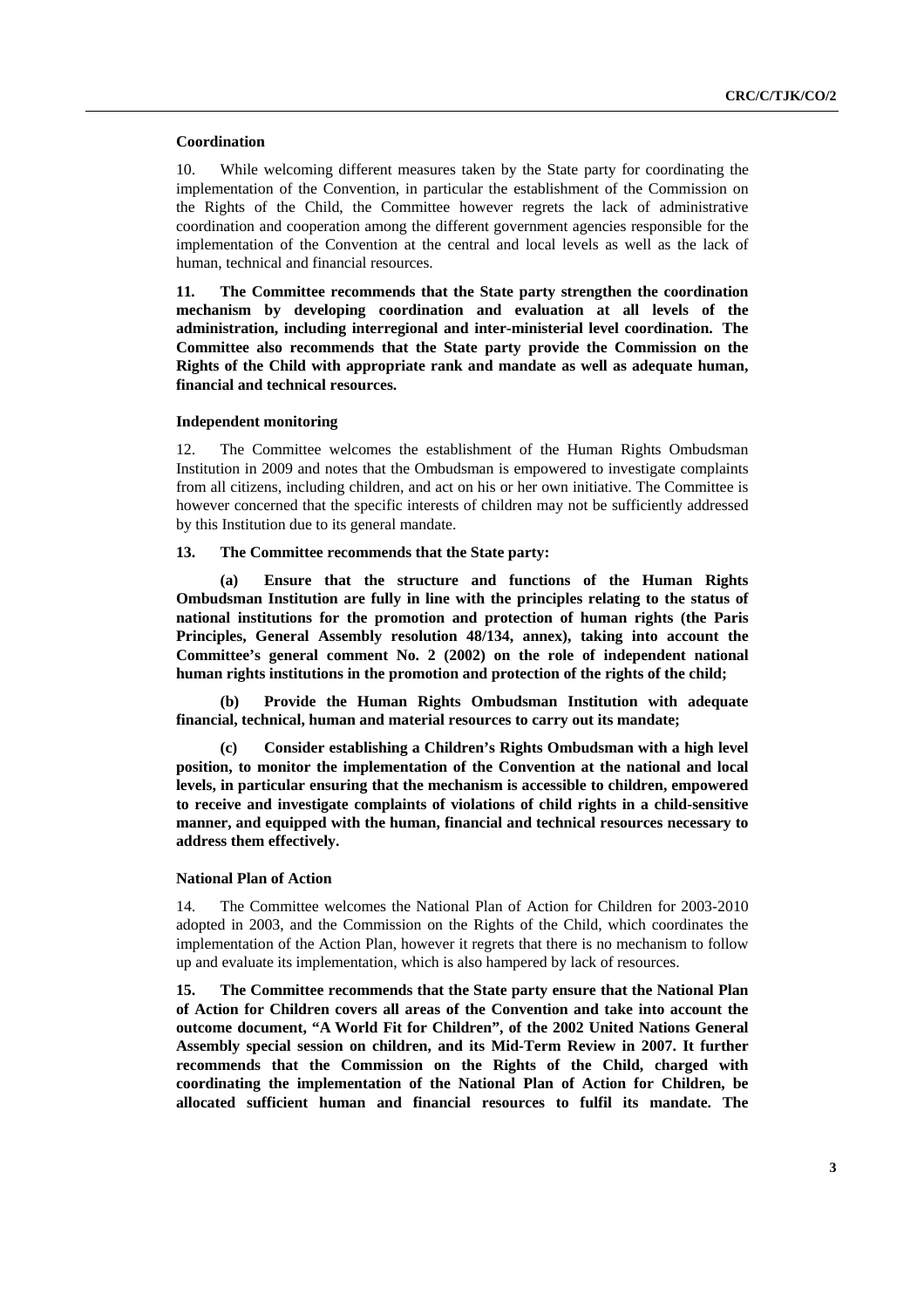**Committee also recommends that the State party establish follow-up and evaluation mechanisms to assess progress achieved and identify possible deficiencies.** 

#### **Allocation of resources**

16. The Committee welcomes the reforms made in financing the education and health sectors. Nevertheless, the Committee notes that the investments in the areas of health, education and social protection remain very low, and comprise very small percentages of the GDP. The Committee notes that, as a result of the international economic crisis, the remittances from Tajik migrant workers abroad, which amounted to a significant proportion (30 per cent) of the GDP, have decreased dramatically. In addition, the Committee notes the lack of information about the subsidy programmes and their monitoring mechanisms. The Committee notes that much effort needs to be made by the State party to ensure transparent and efficient budgetary management and evaluation of the impact of investments on children.

17. **The Committee recommends the full implementation of article 4 of the Convention by:** 

 **(a) Increasing substantially the budget allocations for education, health and social protection of children and strengthening the effectiveness of existing systems;** 

 **(b) Elaborating strategic budgetary programmes to reduce the disparities and to target the rights of disadvantaged groups, including children with disabilities, children living in poverty, children living in remote areas, children infected with HIV/AIDS, orphans, girls and others;** 

 **(c) Strengthening the capacity of public officers in budgeting, planning, monitoring and evaluating the impact of the investments at the central and local levels;** 

 **(d) Creating monitoring and evaluation systems for various existing subsidy programmes;** 

 **(e) Creating a transparent system in order to eradicate corruption and to ensure that allocations targeting children reach their beneficiaries.** 

#### **Data collection**

18. While noting that some efforts to reform the national statistics system have been undertaken by the State party, the Committee remains concerned that data for persons under 18 years of age relating to the rights contained in the Convention is not systematically collected and disaggregated to assess progress and to design policies to implement the Convention.

**19. The Committee reiterates its previous recommendations that the State party should collect data concerning all persons under the age of 18. It emphasizes that such data is essential to make an analysis of the children's situation in order to design targeted policies. The Committee recommends that the data collected and generated from the State Statistics Committee be disaggregated, inter alia , by age, sex, geographic location, ethnicity and socio-economic background and is effectively used to inform policy makers, and that efforts be made to increase the capacity of the governmental agencies to analyze the data. The Committee again recommends that the State party seek technical assistance from, inter alia, UNICEF, in this regard.**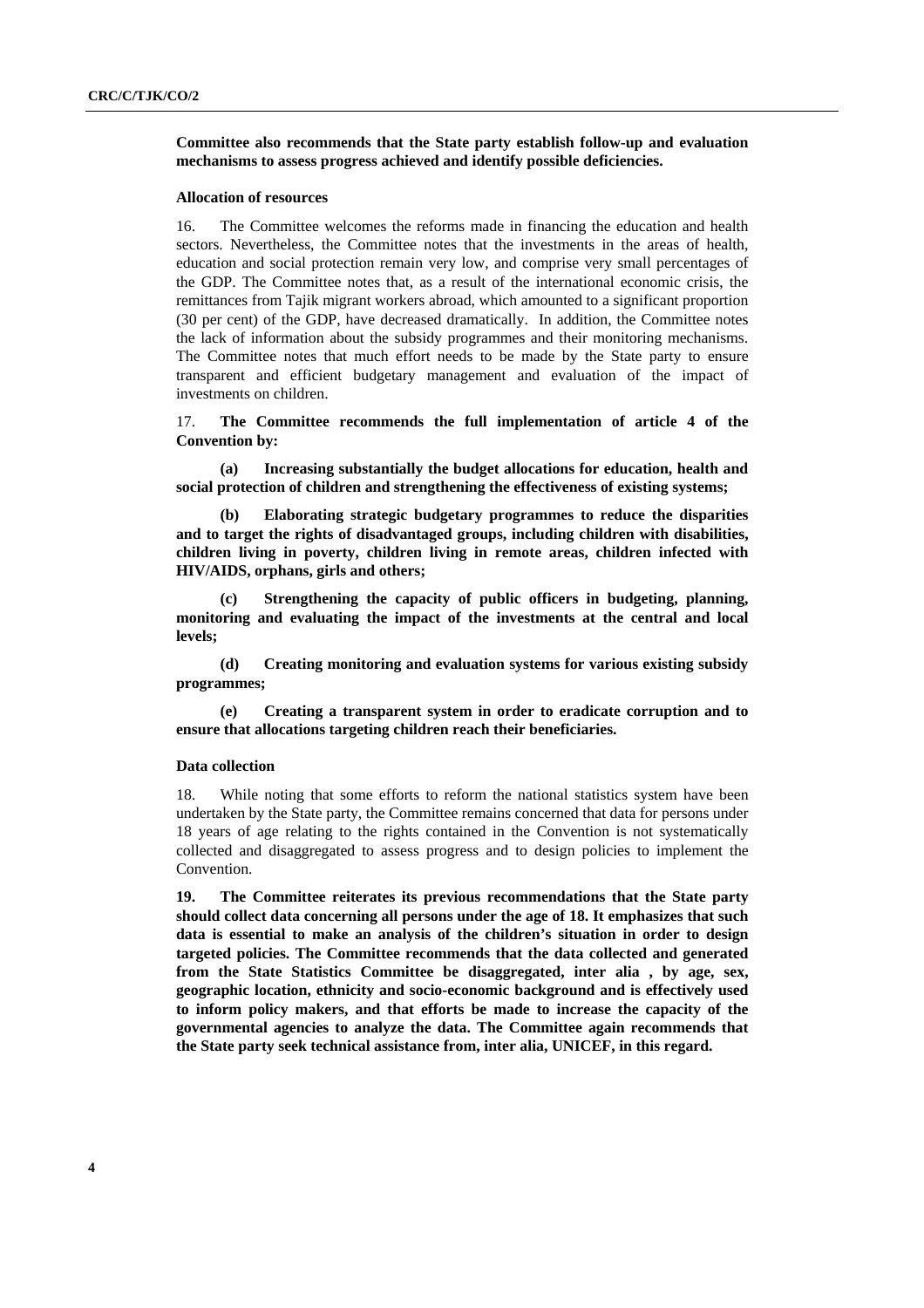#### **Dissemination of the Convention and training**

20. The Committee welcomes the efforts made to raise public awareness about the Convention and notably the introduction of human rights in curricula of high schools and the introduction of a National Human Rights Day, as well as brochures, posters on children's rights and newspapers on human rights. While noting that many dissemination and training activities were undertaken with the assistance of UNICEF or together with non-governmental organizations only in some regions, the Committee remains concerned at the lack of a systematic and sustained approach in this regard.

**21. The Committee recommends that the State party develop a systematic and sustainable programme for dissemination of information regarding the implementation of the Convention among children, parents, civil society and all sectors and levels of government throughout the country. The programme should involve developing training programmes for all professional groups working with and for children. The Committee encourages the State party to seek technical assistance from, inter alia, the UNICEF and other relevant agencies, in this regard.** 

#### **Cooperation with civil society**

22. The Committee notes the efforts made by the State party to involve the civil society in the implementation of the Convention, by allowing active participation in awarenessraising and training activities. The Committee, however, remains concerned that much of this cooperation is project-based and that the State party relies heavily on NGOs for the implementation of some of the provisions of the Convention without providing them with adequate resources, policies and guidelines.

**23. The Committee reiterates its previous recommendation that the State party consider systematically involving civil society throughout all stages of the implementation of the Convention, including policy-making. The Committee also encourages the State party to support initiatives aimed at strengthening the role of NGOs. The Committee further recommends that, being guided by the recommendations adopted on the Committee's day of general discussion on the private sector as service provider and its role in implementing child rights held on 29 September 2002 (CRC/C/121, paras. 630-653), the State party assume its responsibilities under the Convention fully.** 

# **2. Definition of the Child (art. 1 of the Convention)**

#### **Definition of the child**

24. The Committee is concerned that the minimum legal age for marriage in Tajikistan has been reduced to 17.

**25. The Committee urges the State party to revert to 18 years as the minimum legal age of marriage for women and men, as recommended by the Committee on on the Elimination of Discrimination against Women in 2007.** 

# **3. General principles (arts. 2, 3, 6 and 12 of the Convention)**

#### **Non-discrimination**

26. While acknowledging the legislative amendments and actions taken to address discrimination against women and girls, the Committee remains concerned about the limited implementation of these laws and the persisting de facto discrimination against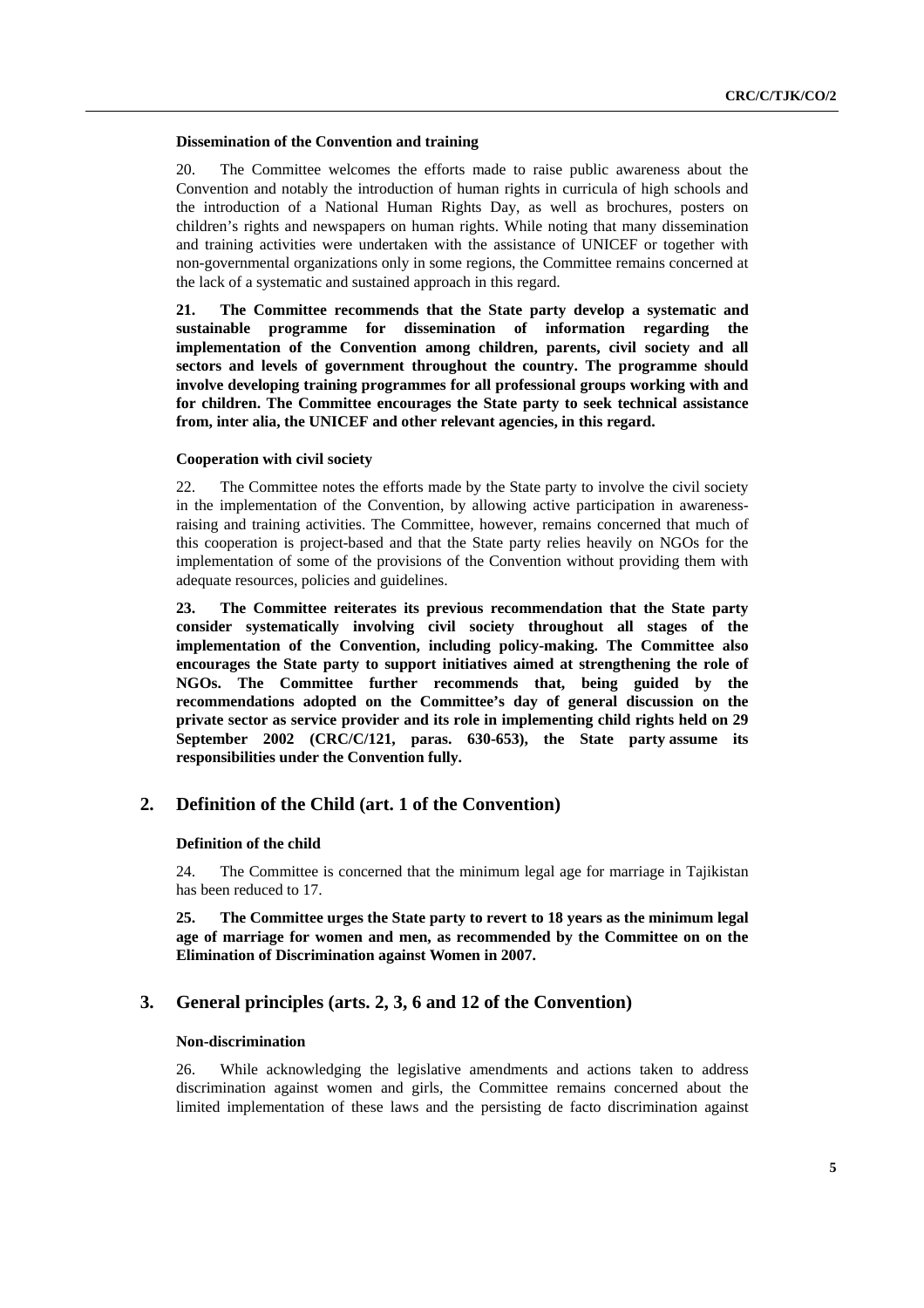girls. The Committee is particularly concerned about the high dropout rates of girls in rural areas from schools due to negative traditional and religious attitudes on the roles of girls and women in the society. The Committee is also concerned at discriminatory attitudes and discrimination against children with disabilities, children in care institutions and children living in rural areas.

**27. The Committee recommends that the State party take all necessary measures to implement existing legislation and ensure that all children within its jurisdiction, particularly girls, children with disabilities, children in care institutions, children living in rural areas and other vulnerable groups of children, enjoy all the rights set out in the Convention without discrimination, in accordance with article 2. The Committee also recommends that the State party prioritize and target social services for children belonging to the most vulnerable groups. The Committee encourages the State party to launch comprehensive public education campaigns to prevent and combat the negative traditional and religious attitudes, including gender discrimination.** 

**28. The Committee requests that specific information be included in the next periodic report on the measures and programmes relevant to the Convention undertaken by the State party to follow up on the Durban Declaration and Programme of Action adopted at the 2001 World Conference against Racism, Racial Discrimination, Xenophobia and Related Intolerance, and at Durban Review Conference in April 2009, also taking into account the Committee's general comment No. 1 (2001) on the aims of education.** 

## **Best interests of the child**

29. The Committee notes that the State Party has introduced the principle of the best interests of the child in its legislation, in particular in the Family Code. However, it is concerned that this principle is not yet sufficiently reflected in the legislation.

**30. The Committee recommends that the State party take all appropriate measures to ensure that the principle of the best interests of the child, in accordance with article 3 of the Convention, is adequately integrated in all legal provisions and implemented in practice in judicial and administrative decisions and in programmes, projects and services which have an impact on children.** 

### **Respect of the views of the child**

31. While welcoming the fact that the Family Code imposes the obligation to hear the view of the child, in particular in divorce cases, the Committee is concerned that the right to be heard in all judicial and administrative proceedings is insufficiently implemented, and that the respect for the views of the child in schools, care institutions and especially within the family remains limited due to traditional societal attitudes towards children.

32. **The Committee recommends that the State party continue and strengthen efforts to implement article 12 of the Convention and promote respect for the views of the child in all settings, including by:** 

 **(a) Taking all necessary means to strengthen the implementation of measures aimed at ensuring children' rights to be heard at any proceeding which may impact on their rights, particularly in actions taken by social welfare institutions, courts of law and administrative authorities, including at the local level,** 

 **(b) Seeking to develop a systematic approach and policy, in consultation with community and religious leaders, the NGOs, the professionals working with children, including teachers and social workers, and children themselves, to increase**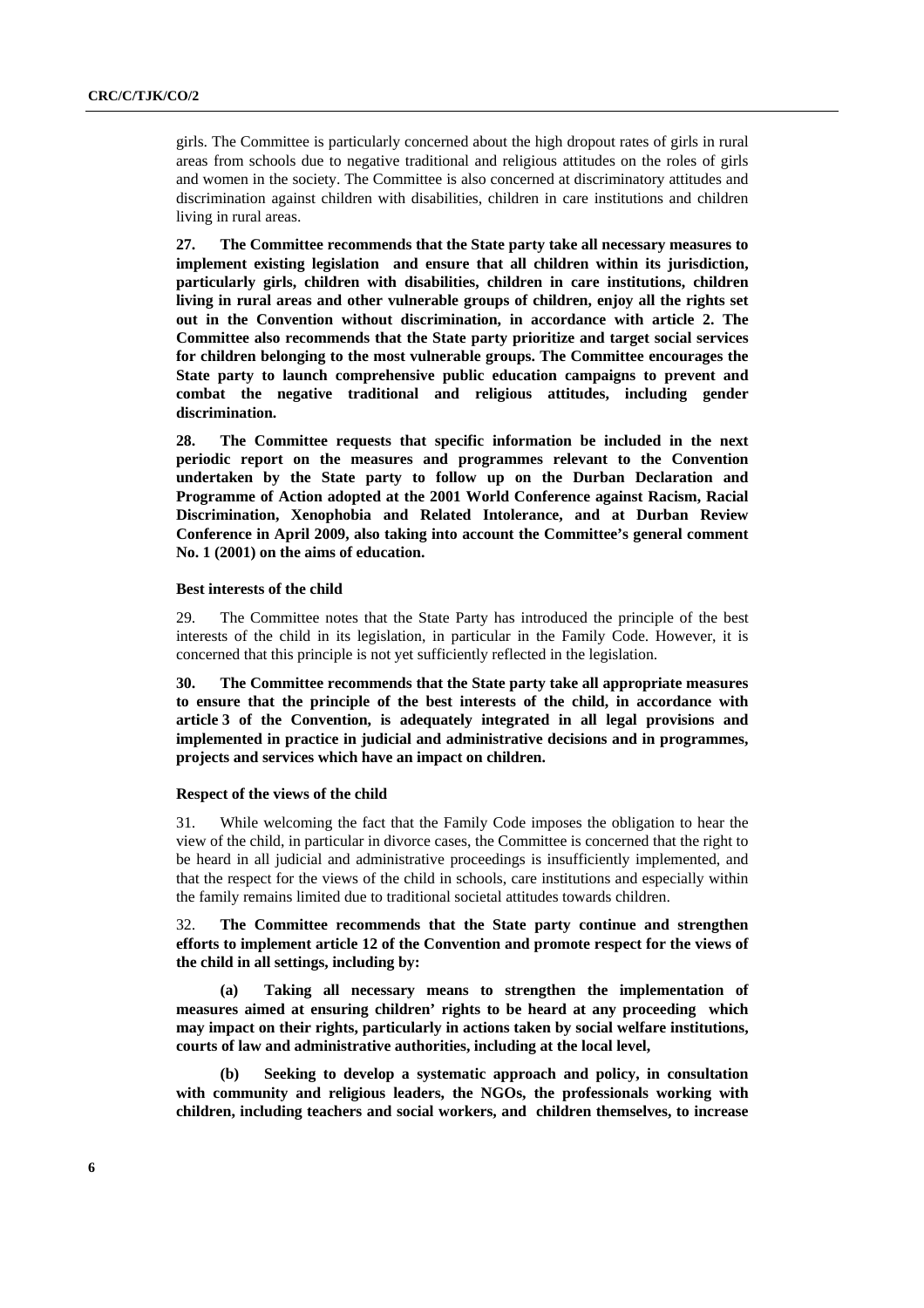**public awareness through specific and targeted programmes, with a view to encouraging the family, the schools , the community and the public at large to adopt an attitude of respect of the opinions of the children** 

Taking into consideration the Committee's general comment No. 12 **(2009) on the right of the child to be heard.** 

# **4. Civil rights and freedoms (arts. 7, 8, 13-17, 19 and 37 (a) of the Convention)**

# **Birth registration**

33 While noting the efforts made by the State party to promote timely birth registration, including the training of staff of hospitals and offices of registration of birth, as well as awareness-raising campaigns, and reduction of the registration fees, the Committee remains concerned that in remote rural areas the registration of birth is not fully implemented. It is also concerned that in some urban households children are not registered due to the mandatory fees.

**34. The Committee recommends the State party make greater efforts to remove all administrative and financial obstacles that deter parents from registering their children and ensure free and timely registration of births, especially in remote rural areas, and encourages the establishment of mobile registration offices and registration units in schools and health facilities. It also recommends organizing national campaigns to raise awareness on the importance of birth registration for the child.** 

35. The Committee is concerned at the fact that access to information on the biological family is limited and that in cases where the child is born to a single unmarried mother, the possibilities for the child to get to know his or her father as well as the possibilities of establishing the paternity are limited.

**36. The Committee recommends that the State party take necessary measures to provide children with access to information on their biological parents, in particular to provide them with the possibility to establish a paternity by all means, including through DNA test.** 

# **Torture or other cruel, inhuman or degrading treatment or punishment**

37. While noting that the law enforcement officers have undergone trainings by nongovernmental organizations, the Committee regrets that there is no mandatory training programme for law enforcement officials on children's rights. The Committee is especially concerned about reports of ill-treatment of children in residential institutions for children with disabilities and lack of investigation of such cases.

**38. The Committee recommends that the State party adopt appropriate measures to combat torture and cruel, inhuman or degrading treatment, including systematic training programmes at the national and local level, addressed to all professionals working with and for children on prevention of and protection against torture and other forms of ill-treatment. The Committee further recommends that the State party investigate the allegations of torture and ill-treatment of children, particularly of children in residential institutions, ensure the systematic and routine investigation and prosecution of reported cases and take all necessary measures to bring the alleged perpetrators to justice.**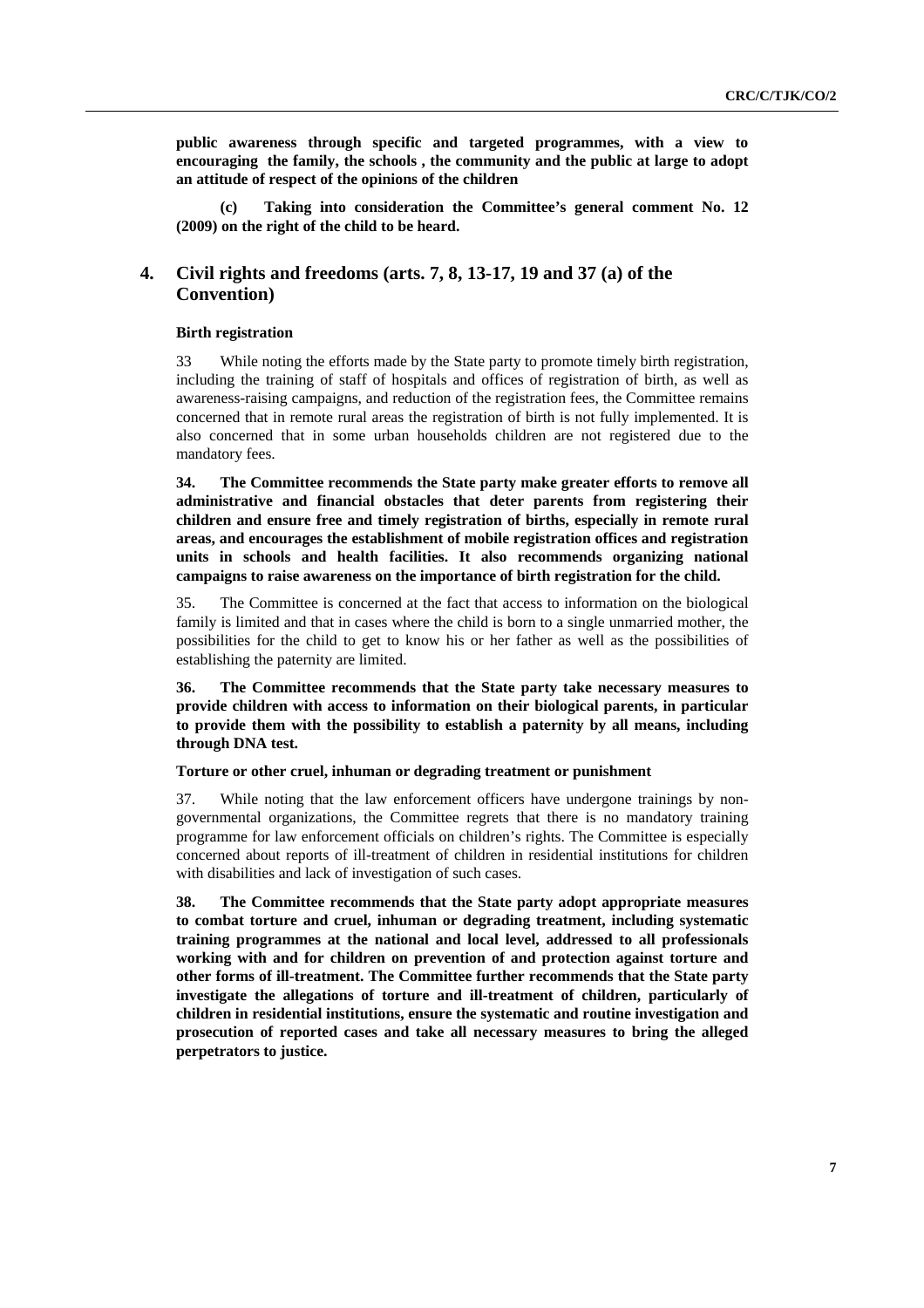#### **Corporal punishment**

39. The Committee notes the State party's efforts to raise awareness on violence against children, including campaigns "protecting children from abuse" as well as the establishment of rehabilitation centres for women and children. The Committee, however, regrets that these activities are limited to certain regions of the country and corporal punishment is not explicitly prohibited under domestic laws and is extensively used as a disciplinary measure at home, schools, and childcare institutions. The Committee regrets the lack of representative data on corporal punishment of children by parents, teachers and the staff of childcare institutions.

**40. The Committee recommends that the State party, as a matter of urgency:** 

 **(a) Conduct a study on prevalence of corporal punishment in all settings;**

 **(b) Enact legislation in order to explicitly prohibit all forms of corporal punishment in all settings;** 

 **(c) Organize awareness campaigns on the negative impact of corporal punishment on children, and provide teachers, parents, community leaders, and personnel working in penal institutions with training;** 

 **(d) Investigate reported cases of corporal punishment and apply adequate sanctions.** 

41*.* **With reference to the United Nations Secretary-General's Study on violence against children, the Committee recommends that the State party take all necessary measures to implement the recommendations of the United Nations Study on Violence against Children (A/61/299), taking into account the outcome of the Regional Consultation for Europe and Central Asia, (held in Slovenia from 5 to 7 July 2005). In particular, the Committee recommends that the State party:** 

- **(i) Prohibit all forms of violence against children;**
- **(ii) Strengthen national and local commitment and action;**
- **(iii) Promote non-violent values and awareness-raising;**
- **(iv) Enhance the capacity of all who work with and for children;**
- **(v) Ensure accountability and end impunity;**
- **(vi) Provide recovery and social reintegration services;**
- **(vii) Develop and implement systematic national data collection and research.**

 **(a) Use the recommendations of the Study as a tool for action in partnership with civil society and, in particular, with the involvement of children to ensure that all children are protected from all forms of physical, sexual and psychological violence and to gain momentum for concrete and time-bound actions to prevent and respond to such violence and abuse;** 

 **(b) Provide information concerning the implementation by the State party of the recommendations of the Study in the next periodic report;** 

 **(c) Seek technical cooperation in this respect from the Special Representative of the Secretary-General on Violence against Children, OHCHR, UNICEF and WHO, and other relevant agencies, inter alia, ILO, UNESCO, UNHCR, UNODC, as well as NGO partners.**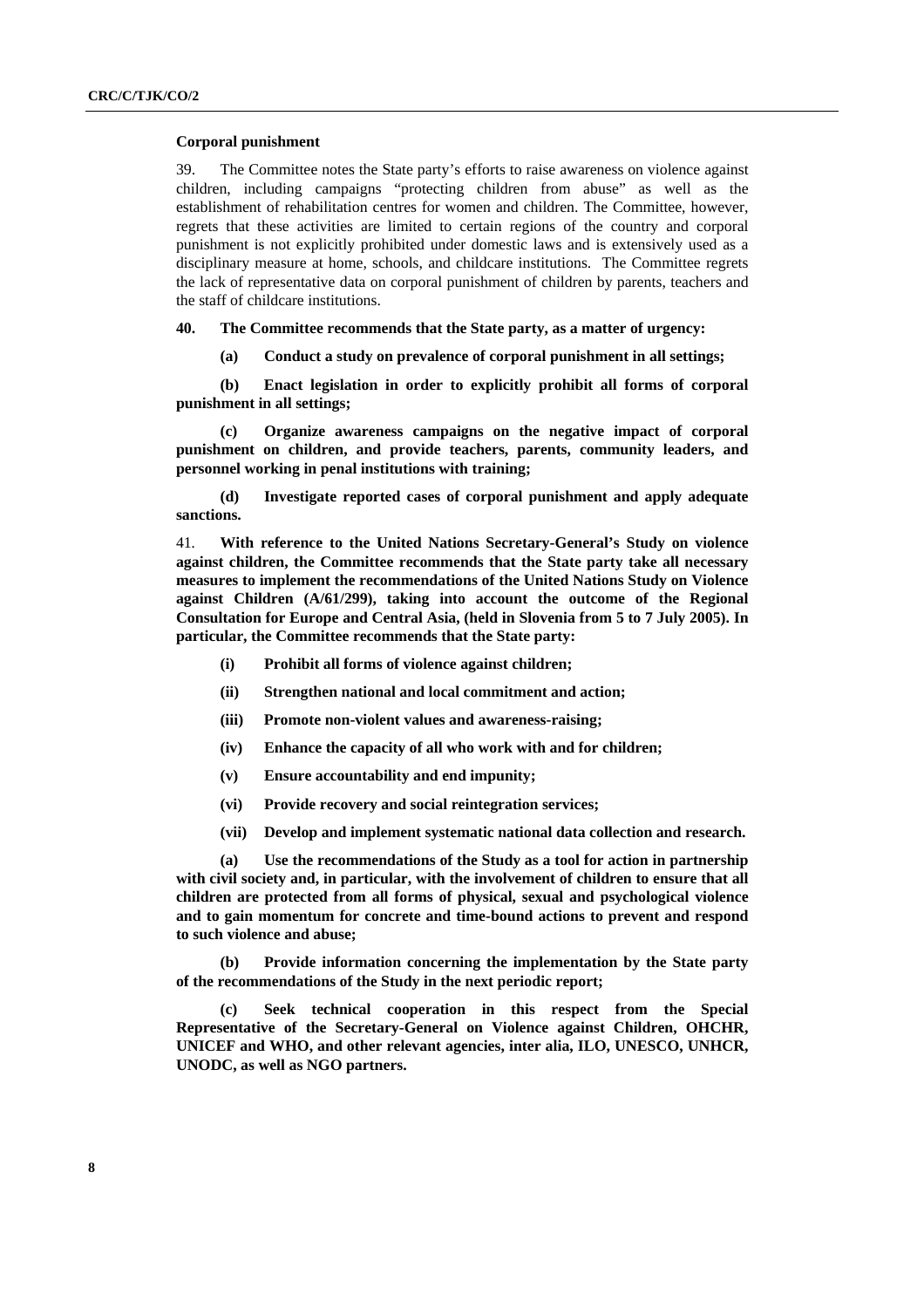# **5. Family environment and alternative care (arts. 5, 18 (paras. 1-2), 9-11, 19-21, 25, 27 (para. 4) and 39 of the Convention)**

#### **Family environment and parental responsibilities**

42. The Committee notes that the Family Code provides for issues concerning the child's upbringing to be decided by mutual agreement of parents for the best interests of the child and with respect to his or her opinion. Nevertheless, the Committee is concerned at the fact that many parents prefer institutionalization of children for economic reasons and that most families are not aware of the negative effects that institutionalization can have on a child's development.

#### **43. The Committee recommends that the State party:**

 **(a) Support families so that they can carry out their parental responsibilities, inter alia, by strengthening the family structure and creating a social network of child protection at community level;** 

 **(b) Provide economic and social assistance programmes for families with a special attention to most vulnerable families such as the single-headed families in order to prevent institutionalization.** 

 **(c) Raise public awareness about the negative impact of institutionalization on a child's development;** 

 **(d) Support the development of community based and family focused childcare services.** 

#### **Children deprived of a family environment**

44. While noting the deinstitutionalization efforts by the State party, the Committee however is concerned that the number of children in state institutions has increased by 38 per cent during the reporting period. It is particularly concerned at the new tendency of temporary institutionalization of children due to the migration of parents. The Committee regrets that alternative care for children deprived of family care is rarely available other than in the form of institutionalization, while the conditions in care institutions are poor and no monitoring on the standards of care is conducted by the State.

#### **45. The Committee recommends that the State party:**

 **(a) Continue its efforts for taking measures on de-institutionalization throughout the country;** 

 **(b) Improve the quality of care in child care institutions and introduce mechanisms of monitoring of standards of care** 

Set clear standards for existing child care institutions and ensure a **regular periodic review of placement in all the districts of the State party in light of article 25 of the Convention and the Guidelines for the Alternative Care of Children (A/RES/64/142);** 

#### **Adoption**

46. The Committee welcomes the initiatives undertaken by the State party regarding adoption, such as restrictions to intercountry adoptions in response to the lack of sufficient monitoring of such adoptions. The Committee also welcomes the State party's commitment indicated during the dialogue to amend its legislation on adoption to ensure that it includes the principle of the best interests of the child. Nevertheless, the Committee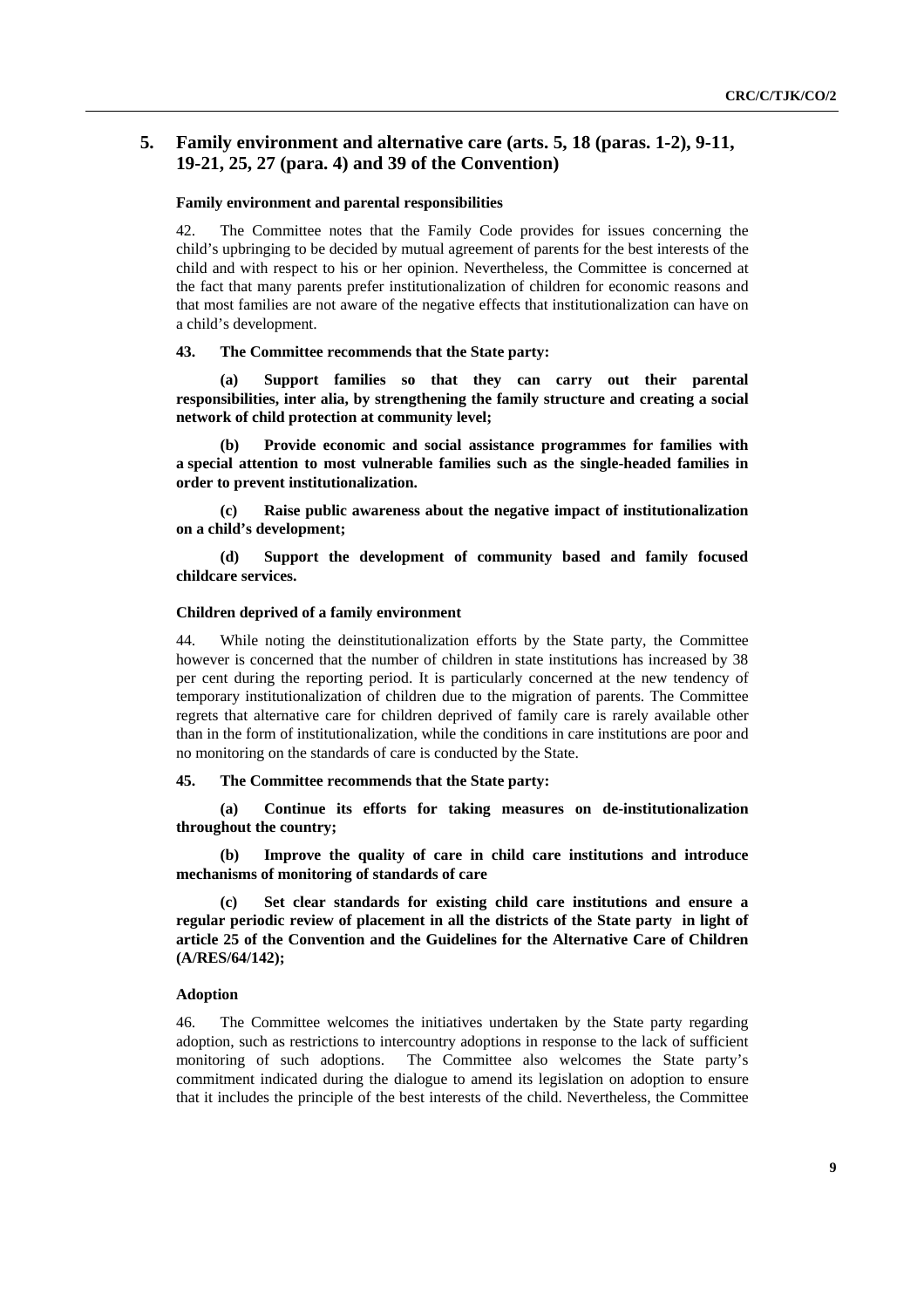remains concerned that the current adoption system lacks screening and monitoring of prospective adoptive parents.

#### **47. The Committee recommends that the State party:**

 **(a) Accede to the Hague Convention of 1993 related to the protection of children and cooperation on intercountry adoptions;** 

 **(b) Introduce a new legislation on adoption in compliance with article 21 of the Convention and the procedures established under the Hague Convention (1993).** 

**Establish screening and monitoring mechanisms to determine the suitability of prospective adoptive parents and ensure the best interests of the child to be adopted;** 

 **(d) Establish a central authority for adoptions and provide it with clear mandate and adequate human and financial resources.** 

 **(e) Seek technical assistance and training, inter alia, from the Hague Conference.** 

#### **Domestic violence**

48. The Committee welcomes the creation of a department for the social protection of the family and children in the Ministry of Labor and Social Protection as well as development of training programmes for social workers of the department. Nevertheless, the Committee is deeply concerned at the high prevalence of domestic violence, particularly against women and girls. The Committee is also concerned at the societal acceptance of widespread violence and the impunity of perpetrators due to the lack of legislation, social programmes and a national plan to prevent, eradicate and punish violence against women and girls.

**49. The Committee recommends that the State party:** 

**(a) Enact legislation on social and legal protection against domestic violence;** 

**(b) Develop a national plan to prevent and eradicate violence against women and girls, including public sensitization and education that domestic violence is unacceptable, capacity building for law enforcement and judiciary, protection and rehabilitation of victims as well as punishment of perpetrators.** 

**(c) Implement recommendations made by the Committee on the Elimination of Discrimination against Women in relation to domestic violence in 2007.** 

# **6. Basic health and welfare (arts. 6, 18 (para. 3), 23, 24, 26, 27 (paras. 1-3) of the Convention)**

## **Children with disabilities**

50. The Committee regrets that the institutionalisation of children with disabilities remains a common practice in Tajikistan. It welcomes the establishment of the experts group that has analysed the situation of children with disabilities, but it regrets that the state institutions for children with disabilities do not provide quality education, rehabilitation services and development of necessary skills. It also notes poor conditions in such institutions and malnutrition as well as limited inclusion policies for children with disabilities.

### **51. The Committee recommends that the State party:**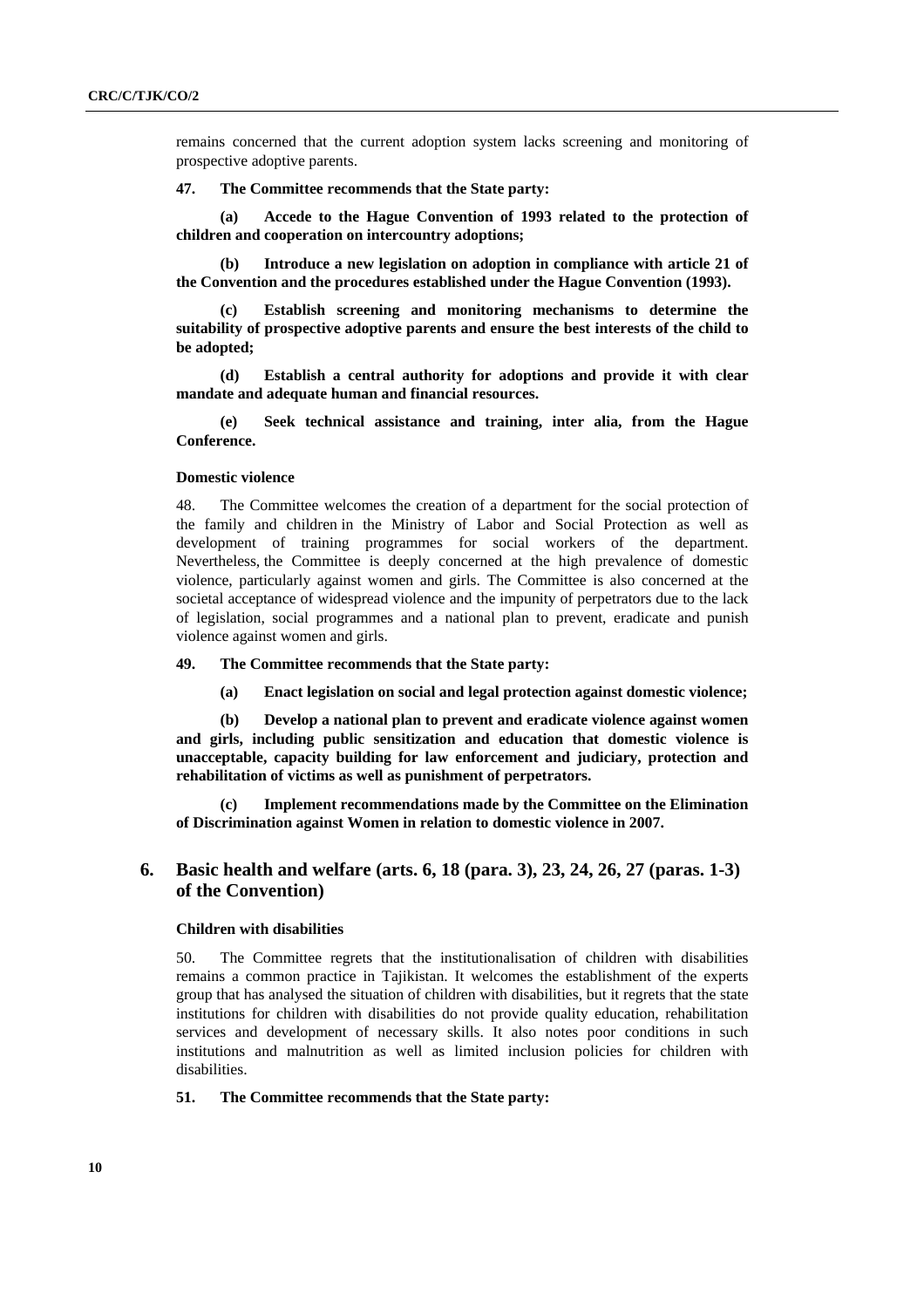**(a) Take measures to decrease the level of institutionalisation of children with disabilities and to assist families with children with disabilities with appropriate care, inter alia, by strengthening their parenting skills and providing adequate financial resources and necessary support in order to decrease institutionalization of children with disabilities;** 

 **(b) Increase its effort to carry out awareness raising campaigns to sensitize the public about the rights and special needs of children with disabilities and promote their inclusion in the system of education and in society;** 

 **(c) Support development of community based early intervention services;** 

 **(d) Improve the physical access of children with disabilities to public service buildings, including recreational infrastructures and schools;** 

 **(e) Improve conditions in residential institutions for children with disabilities and establish mechanisms of independent monitoring of standards of care and children's rights in these institutions, as well as establish a system of training special education professionals;** 

 **(f) Consider ratifying the Convention on the Rights of Persons with Disabilities and its Optional Protocol;** 

 **(g) Take into account article 23 and the Committee's general comment No. 9 (2006) on the rights of children with disabilities as well as the United Nations Standard Rules on the Equalization of Opportunities for Persons with Disabilities (General Assembly res. 48/96).** 

# **Health and health services**

52. The Committee welcomes the national programmes and strategies in the area of the right to health, including immunization programmes and the research carried out on children's health. The Committee also welcomes the reduction of the child mortality rate achieved by the State party during the reporting period. The Committee however remains concerned about very low percentage of GDP allocated to the health care sector and limited access to quality medical services in remote rural areas due to the absence of medical establishments in those areas and shortage of medical personnel. The Committee is concerned about the lack of information in the State party report on the situation in the field of mental health of children and adolescents and services available for children with mental health problems. The Committee is also concerned about high rates of malnutrition among children and the lack of access to sanitation and clean, sufficient, reliable and affordable drinking water.

**53. The Committee recommends that the State party:** 

Increase substantially the proportion of GDP that is directed to health **care and prioritize health services for children and, in particular, primary health care;** 

 **(b) Improve the health care infrastructure, recruit and train more health care workers to serve the needs of children throughout the country, primarily at the level of the primary health care;** 

 **(c) Take further measures to reduce infant and child mortality, especially by focusing on preventive measures and adequate treatment;** 

 **(d) Provide financial sustainability and ensure effective management of programmes aimed at child survival interventions, such as immunisation, prevention and treatment of malnutrition and access to safe drinking water;**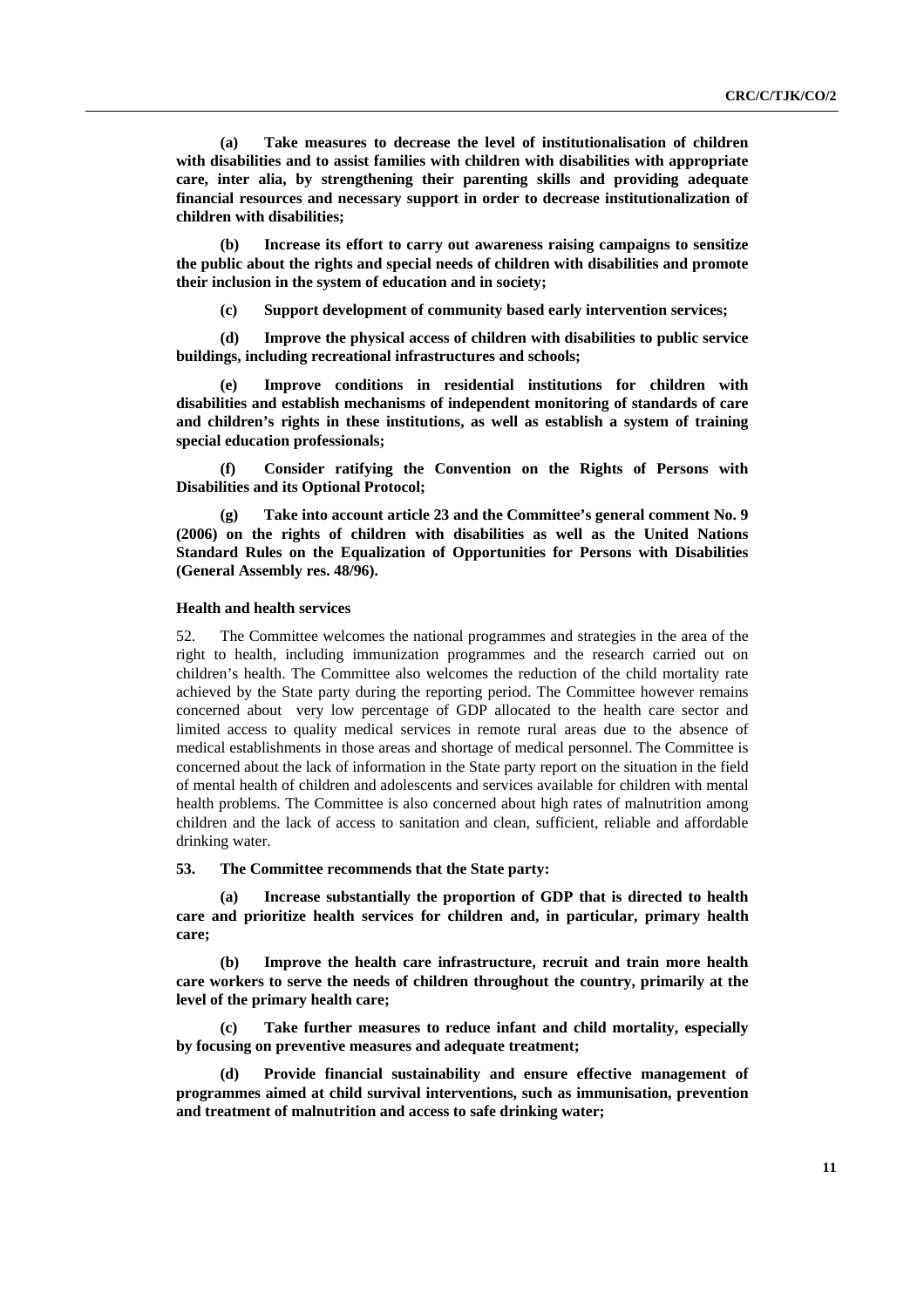**(e) Develop and implement a comprehensive child mental health policy which includes all obligatory components, as recommended by WHO, inter alia, regarding mental health promotion, prevention of mental disorders in primary health care, outpatient and inpatient mental health services, with a view of improving mental health of children and preventing institutionalization and stigmatization of children with mental disorders;**

 **(f) Seek technical cooperation from UNICEF and WHO.**

#### **Adolescent health**

54. The Committee notes that the State party is planning to expand the youth-friendly health services. The Committee also notes the information provided by the delegation during the dialogue that under current legislation adolescents below the age of 16 cannot seek confidential information and services for sexual and reproductive health. The Committee regrets that there is no comprehensive study conducted about the barriers to access sexual and reproductive health information. Furthermore, the Committee is concerned at the increasing use of alcohol and drugs among adolescents and the limited efforts made to provide them with adequate treatment and rehabilitation.

# **55. The Committee recommends that the State party:**

 **(a) Adopt legislation to allow adolescents to seek information and services for sexual and reproductive health;** 

 **(b) Provide sustainable funding to youth friendly health services and adopt a comprehensive strategy for the implementation and monitoring of these services.** 

 **(c) Take appropriate measures to address effectively the situation of adolescents using alcohol and drugs and to provide them with adequate medical and psychosocial services.** 

 **(d) Seek cooperation with, inter alia, UNICEF, WHO, and others.** 

## **HIV/AIDS**

56. The Committee welcomes the National Programme to prevent and combat HIV/AIDS, however it remains concerned at the lack of reliable data on the number of HIV/AIDS patients, which by all sources is increasing as well as about the low level of awareness and knowledge among the youth, especially in rural areas about the modes of transmitting HIV/AIDS and how to protect themselves from infection.

**57. The Committee urges the State party, taking into account the Committee's general comment No. 3 (2003) on HIV/AIDS and the rights of the child (and the International Guidelines on HIV/AIDS and Human Rights (E/CN.4/1997/37), to take measures to reduce HIV/AIDS infection in its territory, particularly with regard to adolescents through, inter alia:**

 **(a) Strengthening, continuing and developing new policies and programmes to provide care and support for children infected or affected by HIV/AIDS, including programmes and policies to strengthen the capacity of families and the community to care for such children;**

 **(b) Pursuing awareness-raising efforts in order to prevent the incidence and spread of HIV/AIDS, by disseminating information and materials to the public on prevention and protection methods, including safe sex practices;**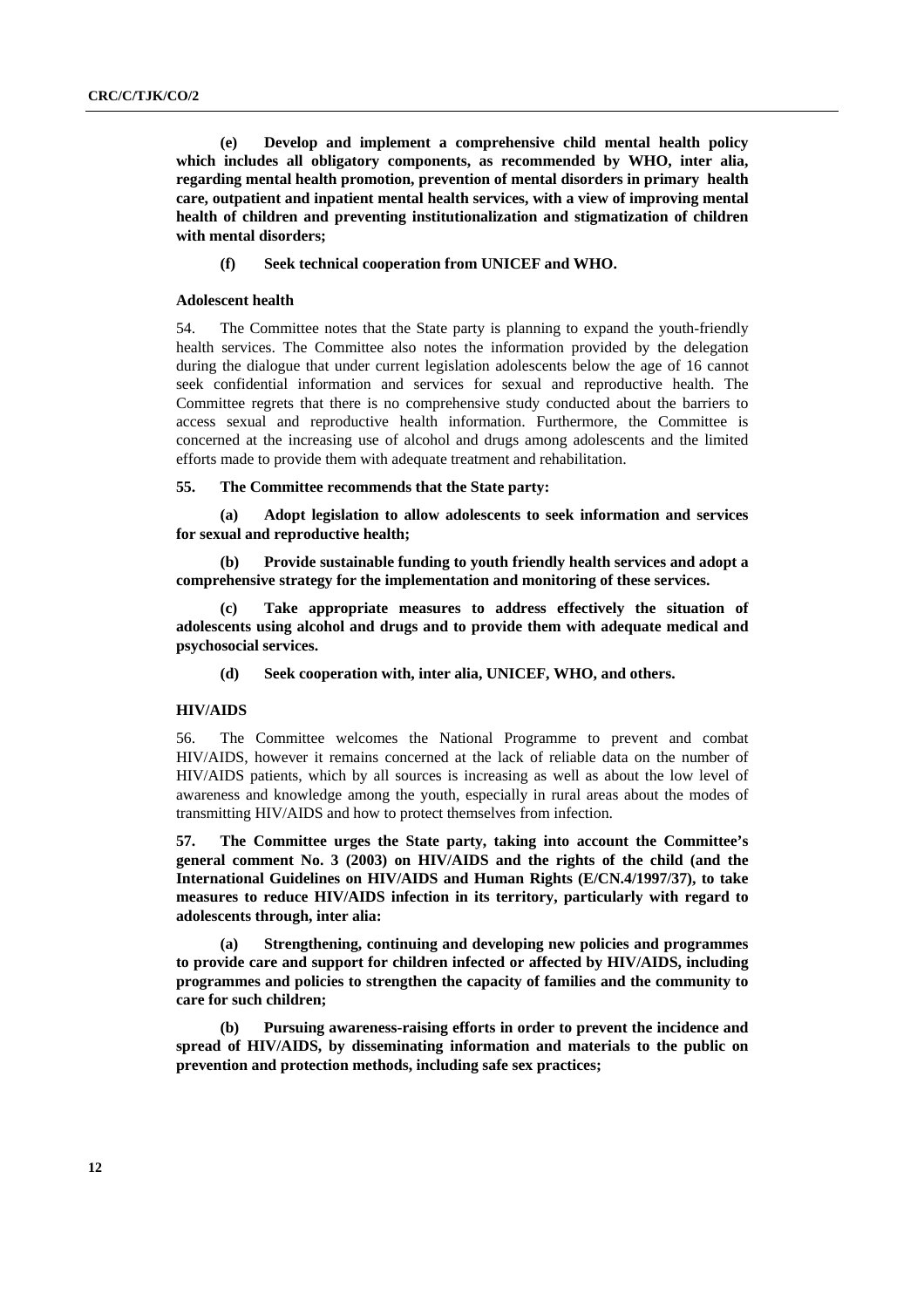**(c) Carrying out activities aimed at reducing stigma and discrimination related to HIV/AIDS and at raising awareness on human rights within the context of HIV/AIDS;**

 **(d) Seeking technical assistance from, among others, the Joint United Nations Programme on HIV/AIDS (UNAIDS), WHO and UNICEF.**

## **Standard of living**

58. Despite the social welfare benefits for low income families, children without parents and others, the Committee is concerned that child poverty is significantly higher than the overall poverty rate, with 66 per cent of children under the age of 18 defined as poor, compared with 61 per cent of adults and that there are regional disparities in the standards of living. The Committee is also concerned about the lack of information on whether the poverty reduction strategies cover the needs of children.

**59. In accordance with article 27 of the Convention, the Committee recommends that the State party:**

 **(a) Strengthen its efforts to reduce the rates of child poverty, in particular with regard to alleviating the effects of the economic crisis on children;**

 **(b) Pay special attention to families and children in the development of its poverty reduction strategies, which should include targeted measures protecting children from the negative impact of poverty on development, health and education;**

 **(c) Provide access to clean drinking water, adequate sanitation, food and shelter in all regions and communities of the country, including the refugee population;**

 **(d) Ensure that poverty reduction strategies cover the needs of children and encourage participation of parents and children in the development of such strategies.** 

## **Harmful traditional practices**

60. The Committee is concerned about the existence especially in rural areas of the practice of religious unregistered marriages (nikah) of very young girls into polygamous arrangements. While noting that polygamy is prohibited in the Criminal Code, the Committee is however concerned that the State party rarely prosecutes such cases. It notes that such girls often become victims of domestic violence.

#### **61. The Committee urges the State party to:**

 **(a) Enforce the provision of the Criminal Code on polygamous marriages, by investigating and prosecuting such practices;** 

Involve the civil society and religious leaders to prevent and combat **early marriages and polygamous marriages;** 

 **(c) Hold those who perform religious marriages of underage girls criminally responsible.** 

# **7. Education, leisure and cultural activities (arts. 28, 29 and 31 of the Convention)**

#### **Education, including vocational training and guidance**

62. The Committee welcomes the efforts by the State party to recruit significant number of teachers in a very short time in order to meet the needs of the system of education. The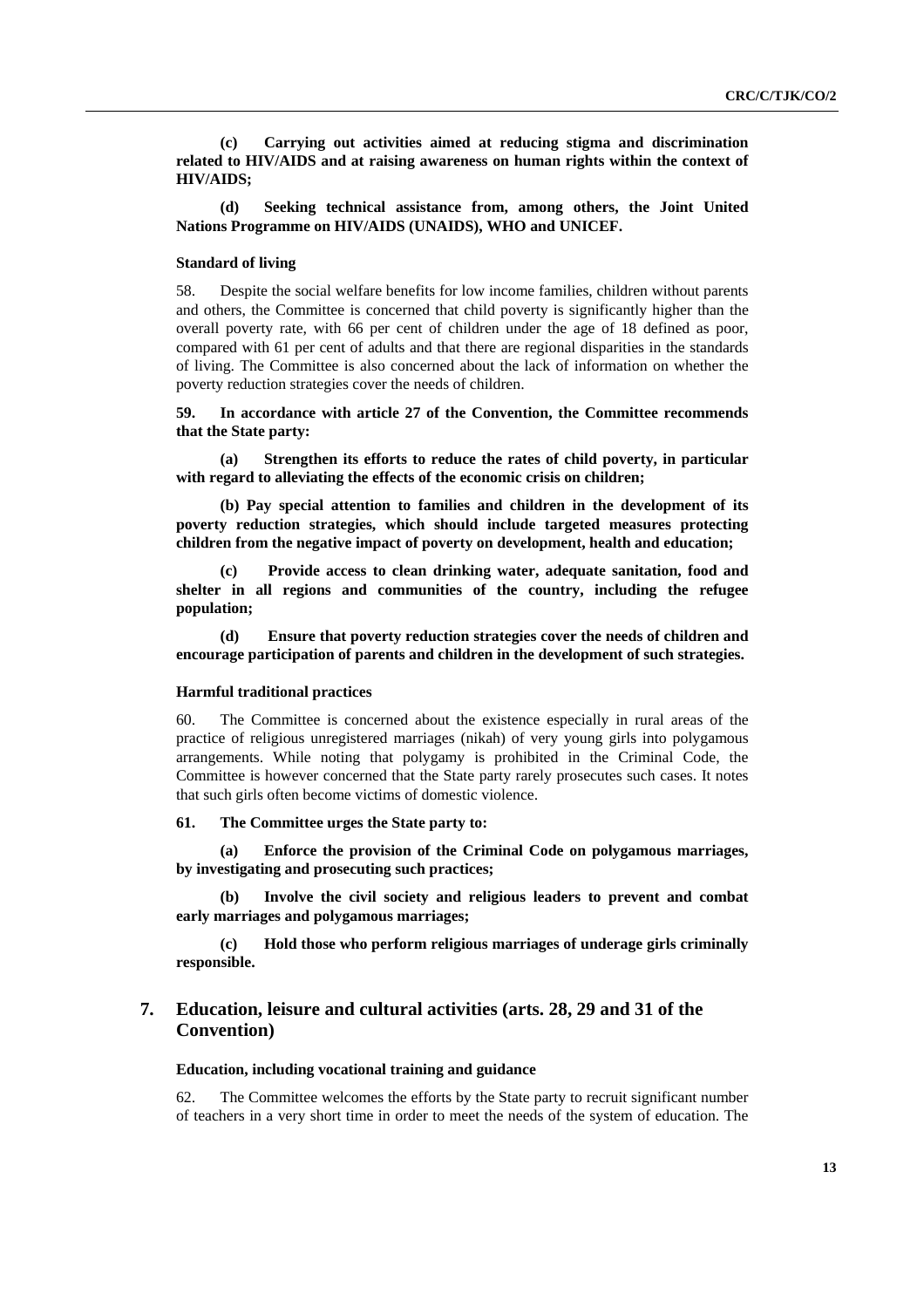Committee notes the National Concept of Education adopted in 2002 as well as the Pilot Programme of Reform in the sphere of education, especially for children from low income families. It also notes the establishment of the Center for Gender Pedagogy, to support and promote gender equality in all levels of education starting from pre-school institutions. However, the Committee is concerned that the education of children is hampered by:

 (a) Poor attendance, including the increasing number of drop outs, particularly among girls in rural areas, difficult access to education for children from low income families and girls;

 (b) The lack of resources, including insufficient infrastructure and limited power supply;

(c) The low quality of training of teachers;

 (d) The decrease in the quality of education, in particular due to low salaries of teachers;

 (e) The low level of enrolment in early childhood and pre-school education programmes;

 (f) Insufficient training for teachers in minority languages and lack of school textbooks and materials in minority languages.

63. **The Committee recommends that the State party:** 

 **(a) Take all necessary measures to implement effectively the Education for All strategic programme:** 

 **(b) Ensure adequate funding for the public education system by substantially increasing the percentage of the GDP allocated to the education sector;** 

 **(c) Review critically its school curricula with a view of abolishing all discriminatory practices in education, including girls' limited access to education and training, by developing strategies to combat high level drop-outs of girls in rural areas, and take measures to break down stereotypical attitudes about the roles and responsibilities of women and men;** 

 **(d) Develop an effective strategy for recruiting and retaining teachers and improve the quality of teachers' training** 

Take measures to promote the participation of parents and communities **in school governance, in order to improve enrolment rates and to monitor the quality of education;** 

 **(f) Increase access to pre-school education and take measures to promote pre-school education, especially among low-income households, making parents aware of the importance of early childhood development and education; encourage informal community schemes in this regard and develop comprehensive early childhood development plan;** 

 **(g) Strengthen efforts to train teachers in minority languages and increase the number of textbooks in minority languages;** 

 **(h) The Committee encourages the State party to seek assistance from, inter alia, UNICEF and UNESCO.**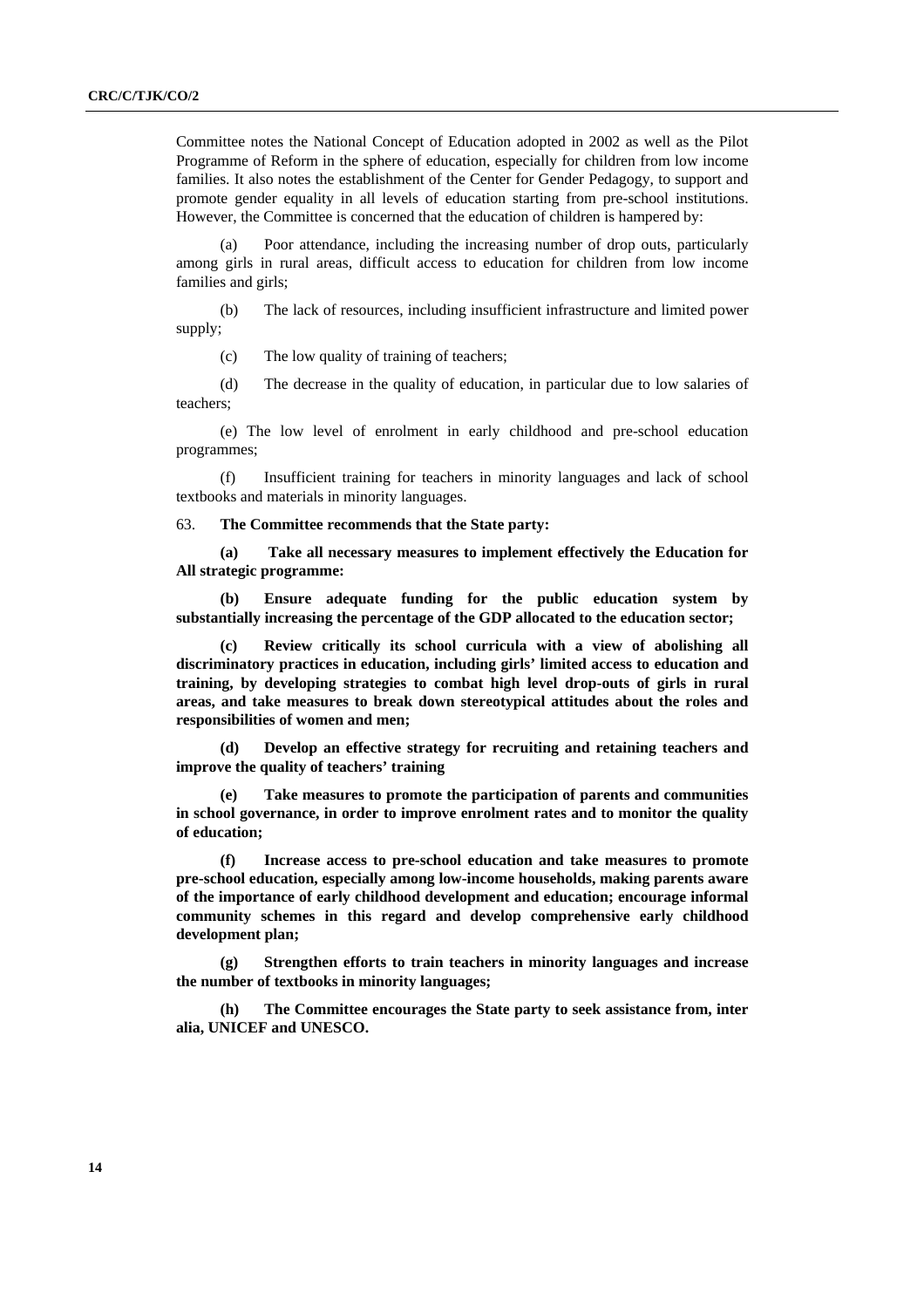# **8. Special protection measures (arts. 22, 30, 38, 39, 40, 37 (b)-(d), 32-36 of the Convention)**

## **Asylum seeking and refugee children**

64. The Committee welcomes the efforts in the area of birth registration of refugee children and notes that under the Constitution child refugees enjoy the right to education, health, and benefits. It also welcomes the establishment of the group within the Migration Service, which deals specifically with child refugees as well as the work of NGOs that carried out research on the status of Afghan refugees in Tajikistan. However it remains concerned about the lack of training on child protection among the staff of Ministry of Interior dealing with Refugee Status Determination.

### **65. The Committee recommends that the State party:**

 **(a) Continue to take measures to ensure that asylum claims submitted by children are analyzed under a refugee status determination procedure that takes into consideration the best interests, specific needs and rights of child asylum seekers in accordance with international refugee and human rights law, by strengthening training among relevant staff dealing with refugee status determination as well as the Committee's General Comment No. 6 (2005) on the treatment of unaccompanied and separated children outside their country of origin .** 

 **(b) Continue efforts to pursue its generous hosting of the Afghan refugee population;** 

 **(c) Ensure that refugee children, including unaccompanied and separated children, receive appropriate protection, and in this regard, pursue cooperation with relevant United Nations specialized agencies, including the Office of the United Nations High Commissioner for Refugees, UNDP and UNICEF, as well as with NGOs.** 

 **(d) Ratify the 1954 Convention relating to the Status of Stateless Persons.**

#### **Economic exploitation including child labour**

66. The Committee welcomes the ratification of ILO Convention No. 182 (1999) on the Worst Forms of Child Labour and the adoption of Presidential decree of 2006 prohibiting child labour. However the Committee is concerned that there is no explicit prohibition and sanctions in the national legislation to prevent child labour, and that children as young as ten years are involved in child labour. In particular, the Committee is deeply concerned about the continuous high prevalence of child labour in the informal sector, unskilled work in the service sector and in agriculture, mostly in cotton fields. Furthermore, the Committee is concerned about the high prevalence of domestic work which affects girls and causes an increasing number of dropouts of girls especially those living in rural areas.

# **67. The Committee recommends that the State party:**

 **(a) Continue and strengthen its efforts to eradicate child labour, particularly in its worst forms, by addressing the root causes of economic exploitation through poverty eradication and education;** 

 **(b) Introduce the definition of child labour in domestic legislation and ensure the full implementation of a legislation prohibiting child labour and bonded labour and implement ILO Conventions Nos. 138 and 182, and vigorously investigate, prosecute, and punish the perpetrators;**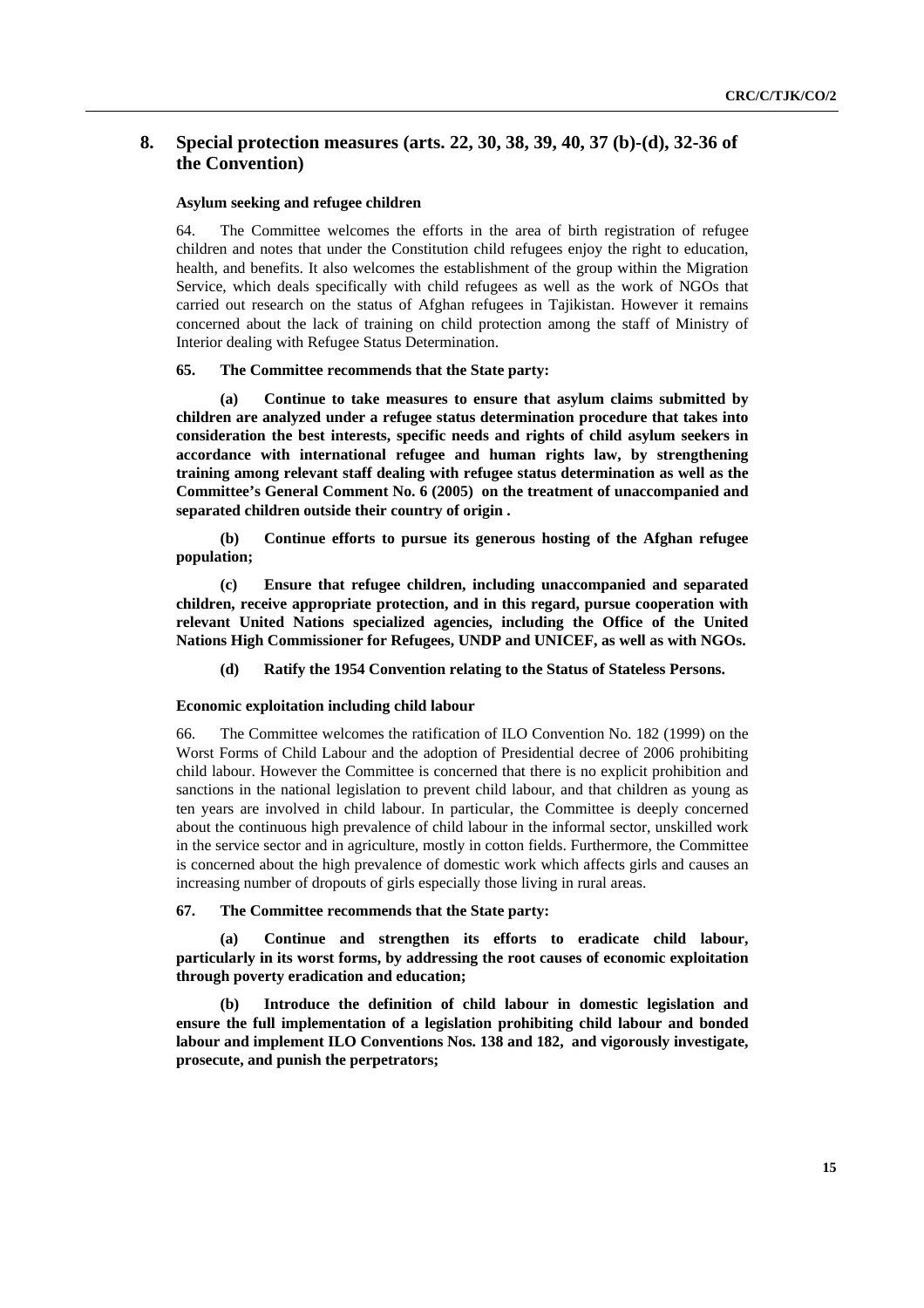**(c) Vigorously pursue enforcement of minimum-age standards, including requiring employers to have, and to produce on demand, proof of age of all children working on their premises;** 

 **(d) Strengthen the labour inspectorate and provide the labour inspectors with all the necessary support, including child labour expertise, with a view to enabling them to monitor effectively at the State and local levels the implementation of labour law standards and to receive, investigate and address complaints of alleged violations;** 

 **(e) Continue the collaboration with NGOs, civil society and the ILO International Programme for the Elimination of Child Labour.** 

# **Sale, trafficking and abduction.**

68. While noting significant efforts made by the State party ratifying several international instruments and introducing new legislation in the area of human trafficking, the Committee is however concerned that the State party does not adequately prosecute and convict perpetrators complicit in trafficking, including for purposes of sexual exploitation nor ensure that victims have access to protection. It is concerned that the State party excessively relies on the international community to conduct trafficking awareness campaigns and to ensure victims have access to assistance and protection.

# **69. The Committee recommends that the State party:**

 **(a) Implement fully the national legislation against trafficking in persons, including for sexual purposes.** 

 **(b) Strengthen measures to protect children who are victims of trafficking, including for purposes of sexual exploitation as well as bring perpetrators to justice;** 

 **(c) Train law enforcement officials, judges and prosecutors on how to receive, monitor and investigate complaints on trafficking and sexual exploitation in a child-sensitive manner that respects confidentiality;** 

 **(d) Ensure that education and psychological assistance and counselling, are provided to child victims of trafficking;** 

 **(e) Negotiate bilateral agreements and multilateral agreements with countries concerned, including neighbouring countries, to prevent the sale, trafficking and abduction of children, and develop joint plans of action between and among the countries involved.** 

 **(f) Conduct awareness-raising campaigns to prevent and combat trafficking.** 

### **Helplines**

70. The Committee is concerned that there is no toll-free helpline established for child victims.

**71. The Committee recommends establishing, a three-digit national helpline available 24 hours in order to have an outreach component for the most marginalized groups, including in less accessible areas. The Committee recommends that adequate follow-up is given to calls received by child victims of the offences covered by the Convention.**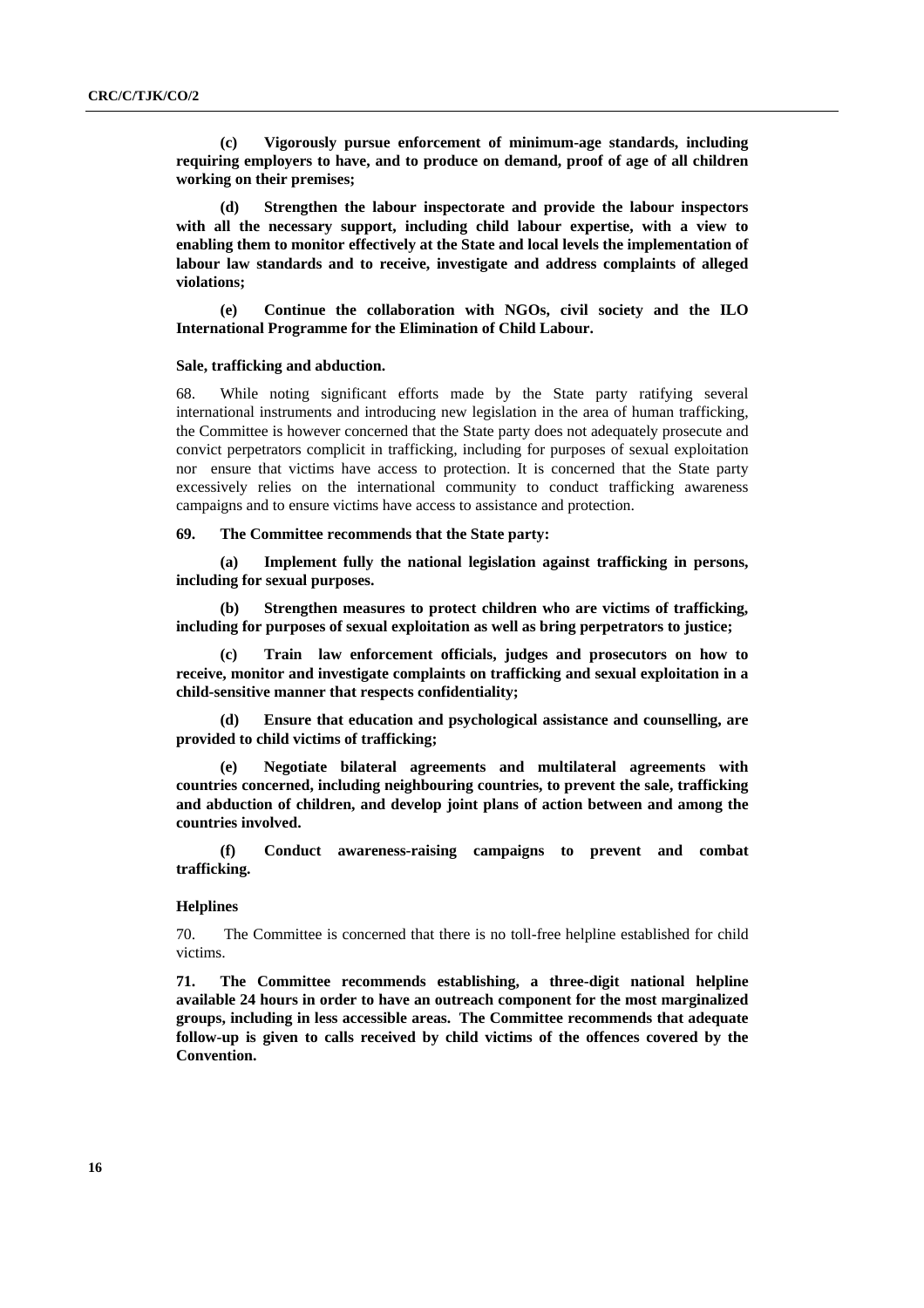#### **Administration of juvenile justice**

72. The Committee welcomes the establishment of the experts group on juvenile justice within the Commission on the Rights of the Child. It also welcomes the project with the Children's Rights Centre UK on improving the justice system for minors as well as establishing alternatives to pre trial detention and preliminary investigation, which led to appointment of first judges on juvenile justice. However the Committee is concerned that the Tajik criminal justice system lacks juvenile courts, judges who specialize in juvenile justice and a separate form of criminal procedure for children in conflict with the law. It is also concerned that despite the age of criminal responsibility set at 14, children below 14, are frequently subjected to arrest, pretrial detention and deprivation of liberty in closed institutions. Furthermore the Committee is concerned that children aged 16 or above are kept in closed institutions for minor offences.

#### **73. The Committee recommends that the State party:**

**Ensure the establishment of juvenile justice system in full compliance with juvenile justice standards, in particular articles 37, 40 and 39 of the Convention and other United Nations standards in the field of juvenile justice, including the United Nations Standard Minimum Rules for the Administration of Juvenile Justice (the Beijing Rules), the United Nations Guidelines for the Prevention of Juvenile Delinquency (the Riyadh Guidelines), the United Nations Rules for the Protection of Juveniles Deprived of Their Liberty and the Vienna Guidelines for Action on Children in the Criminal Justice System, and, in light of the Committee's 1995 Day of General discussion on ""The Administration of Juvenile Justice (CRC/C/46);**

 **(b) Ensure that the minimum age of criminal responsibility is effectively implemented and that children below the age of 14 are not subject to criminal treatment and be protected outside the criminal justice system;**

 **(c) Review all cases of children sentenced to imprisonment in order to ensure that deprivation of liberty is only used as a measure of last resort and for the shortest possible period of time;** 

 **(d) Guarantee that all children have the right to appropriate legal assistance and defence by assigning a sufficient number of lawyers with relevant training and competence and an adequate number of probation officers to assist juvenile courts;**

 **(e) Ensure that children in detention are always separated from adults;**

 **(f) Ensure that children remain in regular contact with their families while in the juvenile justice system;**

 **(g) Carry out specialized training for personnel in juvenile justice system.** 

 **(h) Seek technical assistance in the area of juvenile justice from UNICEF and the United Nations Interagency Panel on Juvenile Justice.** 

# **Protection of witnesses and victims of crimes**

**74. The Committee recommends that the State party ensure, through adequate legal provisions and regulations, that all children victims and/or witnesses of crimes, e.g. children victims of abuse, domestic violence, armed conflict, sexual and economic exploitation, abduction, and trafficking and witnesses of such crimes, are provided with the protection required by the Convention and that it take fully into account the United Nations Guidelines on Justice in Matters Involving Child Victims and Witnesses of Crime (annexed to Economic and Social Council resolution 2005/20 of 22 July 2005).**